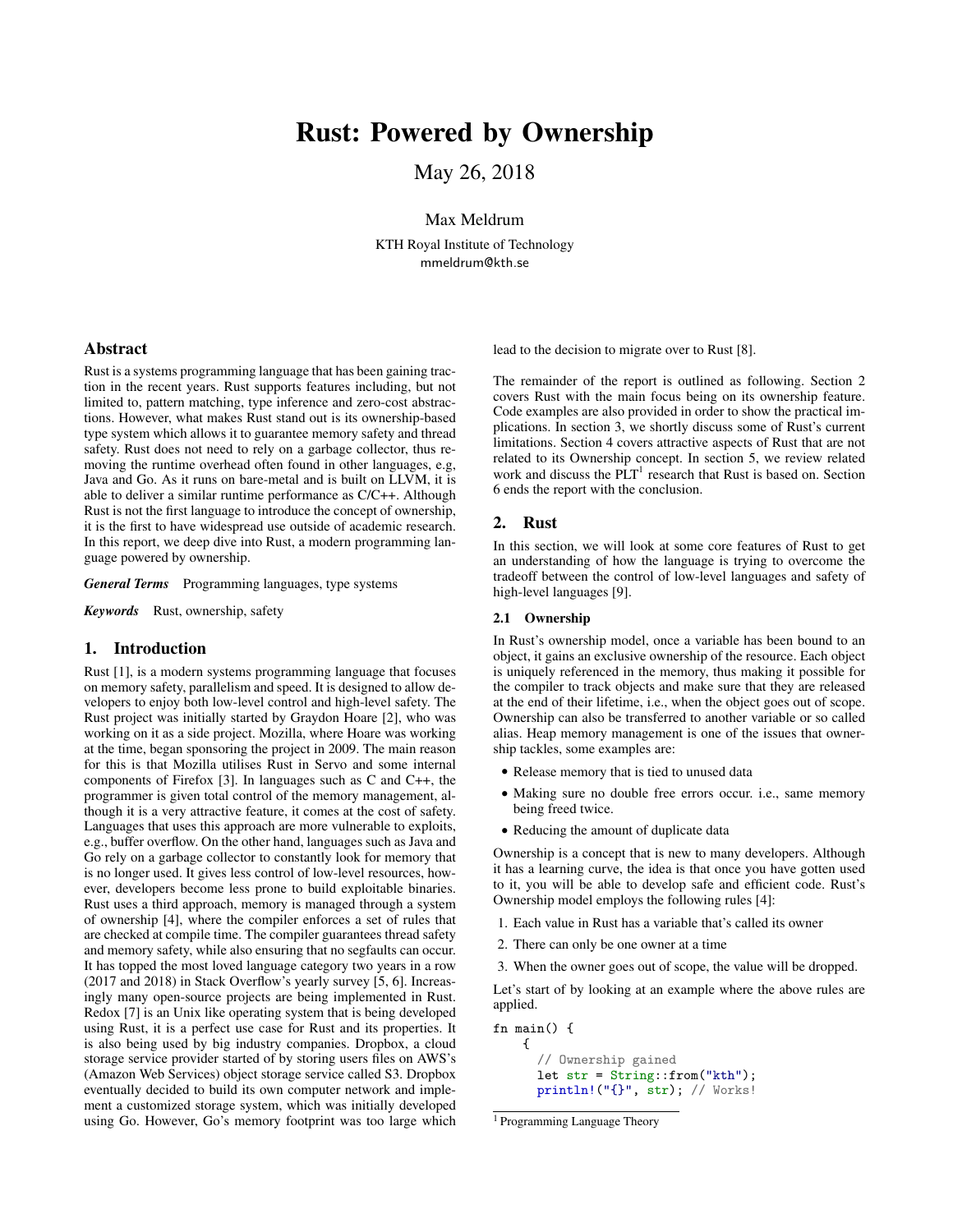```
} // The str variable is deallocated
    {
      let str = String::from("kth");
      // only one owner is allowed!
      let str2 = str;println!("{}", str); // Error!
        // - - || -}
```
Listing 1. Rust ownership example

In the second code block, str is stored on the heap. By assigning str to str2, both variables point to the same memory location. However, in order to guarantee memory safety, this is not allowed in Rust. So what happens is that the compiler considers the reference str to be invalidated. Don't worry though, Rust's clone method allow us to make a deep copy of the object.

```
fn main() {
    let str = String::from("kth");
    // Create a copy of str and assign it to str2
    let str2 = str.close();
    println!("{}", str2);
}
```


So far our examples have been very basic, next we will look at how ownership and functions work together:

```
fn main() {
    let v = vec/[10, 20, 30];// v is moved into the calling function,
    // thus the ownership as well.
    performOperation(v);
    // Compilation stops at this point,
    // as v is invalidated
    printVec(v);
}
fn performOperation(v: Vec<i32>) {
    // Computation with v ongoing
    // Function exits and v is deallocated
}
fn printVec(v: Vec<i32>) {
    println!("{}", v);
}
```
Listing 3. Ownership and fuctions example

The above code shows how Rust differentiates from other languages, e.g., Java, where the following example would compile. We earlier mentioned how the ownership could be transferred. This is exactly what happens when vector  $\bf{v}$  is applied as parameter to performOperation. The ownership now belongs to the scope of the called function. We could also have performOperation return the ownership. Let's take a look at how this changes our previous example:

```
fn main() {
    let v = vec/[10, 20, 30];
     // Ownership is returned
    let v2 = pertormOperation(v);
    // Compiler does not complain!
    println!("{}", v2);
}
```

```
fn performOperation(v: Vec<i32>) -> Vec<i32> {
    // Computation with v ongoing
    v // Return ownership to the caller
}
```
Listing 4. Transfer ownership example

## 2.1.1 Borrowing

Instead of moving the object into the calling function and granting it ownership, we can let the function borrow it. This is done in Rust by using the & (ampersand) reference symbol. Note that in the following example, the & symbol is required both at the function call and parameter list.

```
fn main() {
    let test = String::from("kth");
    // Let print_string borrow test
    print_string(&test);
    // test is still valid, do a normal print
    println!("{}", test);
}
fn print_string(str: &String) {
    println!("{}", str);
}
```


*Dangling References* A dangling reference is a reference to an object that no longer exists. Dangling references exist in languages with pointers, e.g., C/C++ and Rust. In C/C++, it is up to the developer to use best practices to make sure that a dangling reference doesn't create an irreversible runtime error. Rust's approach is more elegant, the compiler detects dangling references and issues a compile-time error to inform that the codes logic has to be revised.

```
fn main() {
    let uuid = uuid\_gen();
}
// function returning a reference to
// an object that is just about to get deallocated
fn uuid_gen() -> &String {
    // Assuming function exists..
    let id = String::random(10);&id
}
```
Listing 6. Dangling reference example

*Mutable References* Mutable references won't be covered in this report. However, if you want to read more about it, then [10] is a good place to start.

## 2.1.2 Lifetimes

A lifetime in Rust is the scope of which a reference is valid. The intention of lifetimes is to hinder the use of references whose value has gone out of scope, i.e., dangling reference. In most cases, the lifetimes in Rust are implicit and inferred. However, in situations where lifetimes of different references are related, we must explicitly annotate it in the code. Let's take a look at two code examples to get an understanding of how lifetimes work.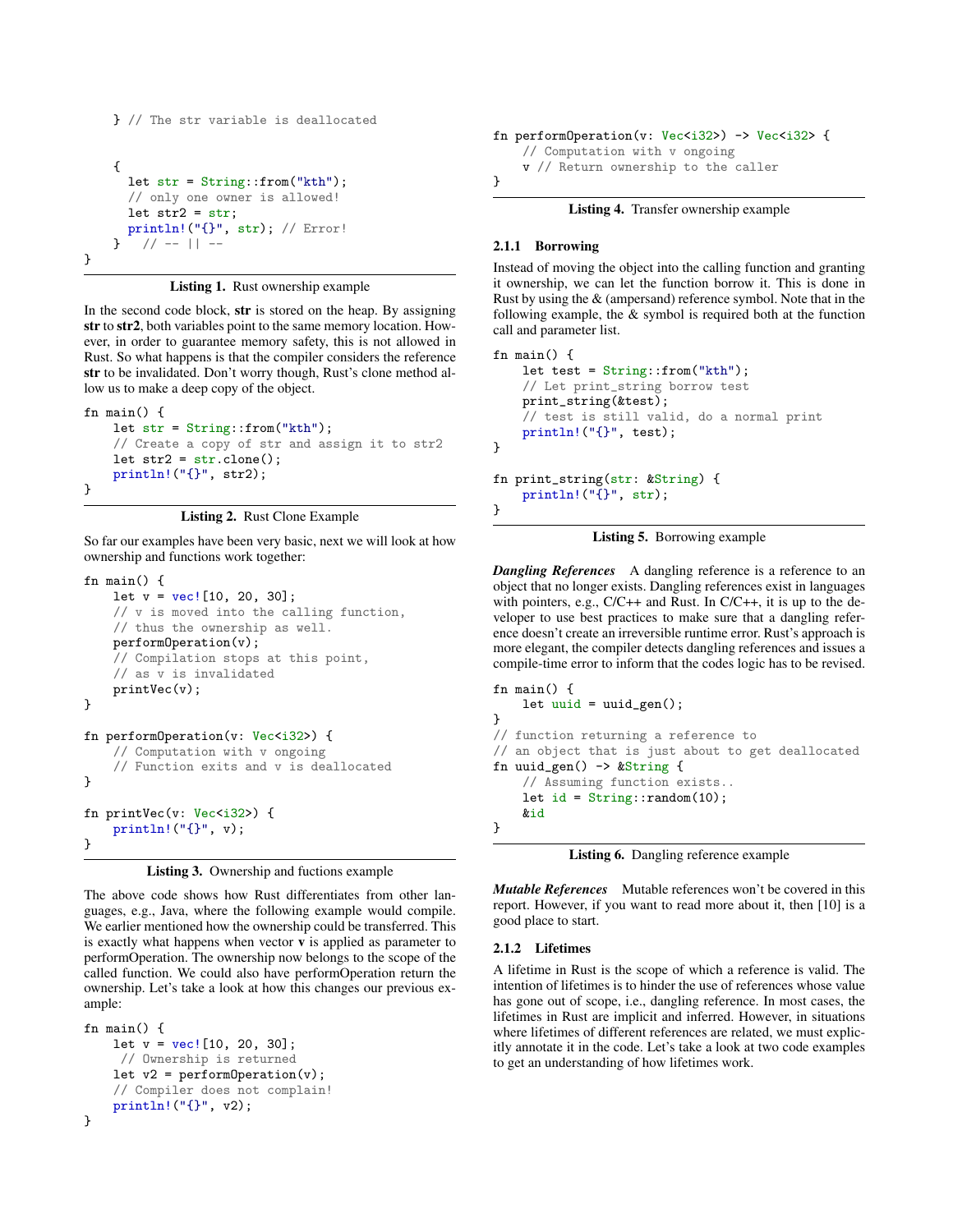$$
\begin{array}{ll}\n\text{Set } r; \\
\text{Set } x = 5; \\
\text{Set } x = kx; \\
\text{print1!}(\text{Tr}_{\text{tr}}(f^*, r));\n\end{array}
$$

Listing 7. Inferred lifetimes [11]

When the inner scope in listing 5 exits, the value that r has been assigned is a reference whose value has been deallocated. Rust's compiler has a borrow checker which examines scopes to verify that all borrows are valid. During compilation of the code, the borrow checker will notify us that x does not live long enough.

```
fn longest<'a>(x: &'a str, y: &'a str) -> &'a str {
    if x.length() > y.length() {
        x
    } else {
        y
    }
}
```
Listing 8. Explicit lifetimes [11]

Rust's lifetimes are annotated with an apostrophe. It is important to note that explicit annotations do not change the lifetimes, but only sets up rules for the compiler to check. In listing 8, the longest function has defined constraints, which is that both parameters and the function output must have the same lifetime 'a. If x and y have different lifetimes, then we could end up with a scenario where code is trying to utilise the result of longest when it is a dangling reference. This is why the borrow checker is essential to Rust.

*Lexcial vs Non-Lexical scopes* Lifetimes are currently limited to a lexcial scope in Rust. Plans<sup>2</sup> are under way to introduce nonlexical scopes<sup>3</sup>.

#### 2.2 Concurrency

Dealing with threads in C++ or Java can be a nightmare as it is the developers responsibility to make sure there are no race conditions. One of Rust's prominent features is that it guarantees thread safety. Rather than experiencing a critical error at runtime, the compiler will let us know if we are up to no good [12]. So how is this achievable? Rust's ownership-based type system ensures that aliasing and mutation cannot occur at the same time, which prevents any form of race condition [9].

```
fn main() {
   let v = vec.[1, 2, 3];let handle = thread::spawn(|| {
        println!("vector:{:?}", v);
    });
    handle.join().unwrap();
```
}

```
Listing 9. Rust thread safety [12]
```
In listing 9, we have a piece of code that does three things. 1) Main thread creates vector v that holds 3 integers. 2) Main thread spawns a new thread and instructs it to print v. 3) The main thread waits for the spawned thread to finish. Although this code would compile in most other languages if we translated the code, we have to remember that Rust's ownership feature is involved in most aspects of the language. The println! command inside the closure (spawned thread) only needs a reference of v and even though the compiler infers v, it will still complain. The reason behind this is that it impossible to know exactly how long the spawned thread will live, which makes it hard to define a lifetime of the reference. In order to make the code work, we will have to use Rust's move keyword. Rather than having the compiler implicitly infer our vector to a reference, we use move to explicitly command the closure to take ownership of v. In listing 10, we can see how the syntax now looks.

```
let handle = thread::span(move || fprintln!("vector:{:?}", v);
});
```

```
Listing 10. Rust move command [12]
```
# 3. Rust Limitations

Rust's ecosystem is small compared to languages such as Java or Python. As pointed out in section 2.1, the concepts of ownership, borrowing and lifetimes are new to most developers and takes some time to fully understand. Rust is not a good language for quick and efficient prototyping. Although the borrow checker is there to help, you will most likely end up battling with it when you get started. Rust does not support HKT's (Higher-Kinded Types). The Rust team states that other improvements have been prioritized, but also that implementing HKT's is a major change, thus requiring a careful approach to it. [2].

# 4. Rust Strengths

In this section, we present some other aspects of Rust which make it very appealing to developers.

## 4.1 Cargo

If you are tired of dealing with build tools such as Maven, Make or Ant, then you will love what Rust has in store. Cargo is a build system and package manager built using Rust. It takes care of downloading library dependencies and compiling your project. In Rust terminology, a crate is equivalent to a library or package. With Cargo, it is possible for Rust developers to share crates by publishing them to a central registry<sup>4</sup>.

#### 4.2 LLVM Backend

Rust's compiler rustc uses LLVM as its backend. Despite suffering from the compile-time incurred by the large LLVM framework, it enables Rust to have a blazingly fast runtime speed [2]. Its performance can be seen in various benchmarks, with one being [13].

## 4.3 Active and Growing Community

Rust's active open source community is growing each year [14] and the Rust team is actively working to make the language even better.

# 5. Related Work

Linear types [15] together with modern PLT research is what lead to the development of Rust [16]. Cyclone [17] is a type-safe programming language whose goal was to add memory safety to C. The aim

<sup>2</sup> https://github.com/rust-lang/rust/issues/43234

<sup>3</sup> https://github.com/nikomatsakis/nll-rfc/blob/master/0000-nonlexicallifetimes.md

<sup>4</sup> https://www.crates.io